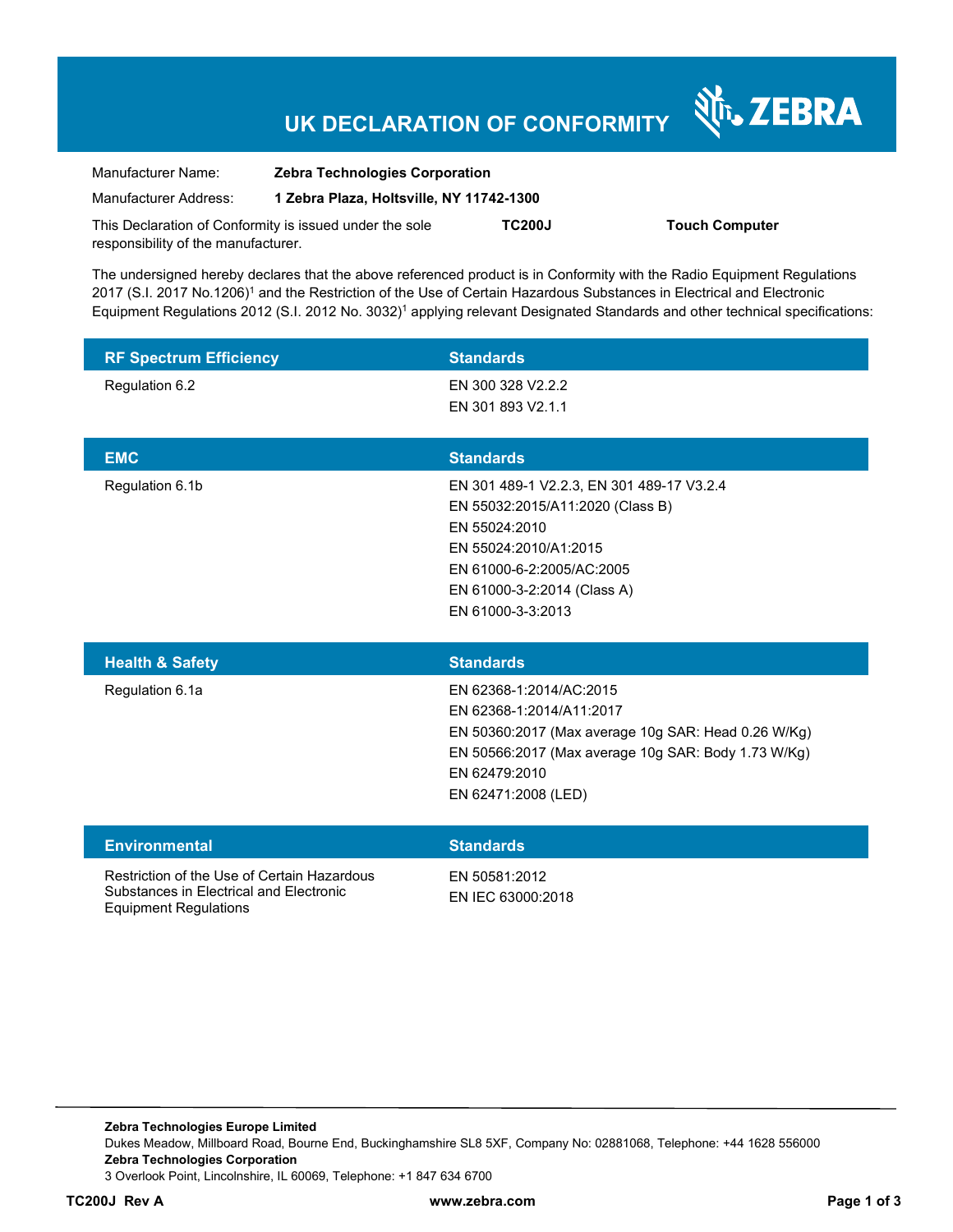# **UK DECLARATION OF CONFORMITY**



With regard to the Radio Equipment Regulations 2017 (S.I. 2017 No.1206)<sup>1</sup>, the conformity assessment procedure referred to in regulation 41(4)(a) and detailed in Schedule 2 has been followed.

 $^{\rm 1}$  As amended by applicable EU withdrawal legislation implemented at the time of issuing this declaration

#### **Signed on behalf of Zebra Technologies Corporation**

*(Signature of authorized person)* Marco Belli Rev: A Sr. Manager, Regulatory **Date: 5 May 2021** Place: Bourne End, UK